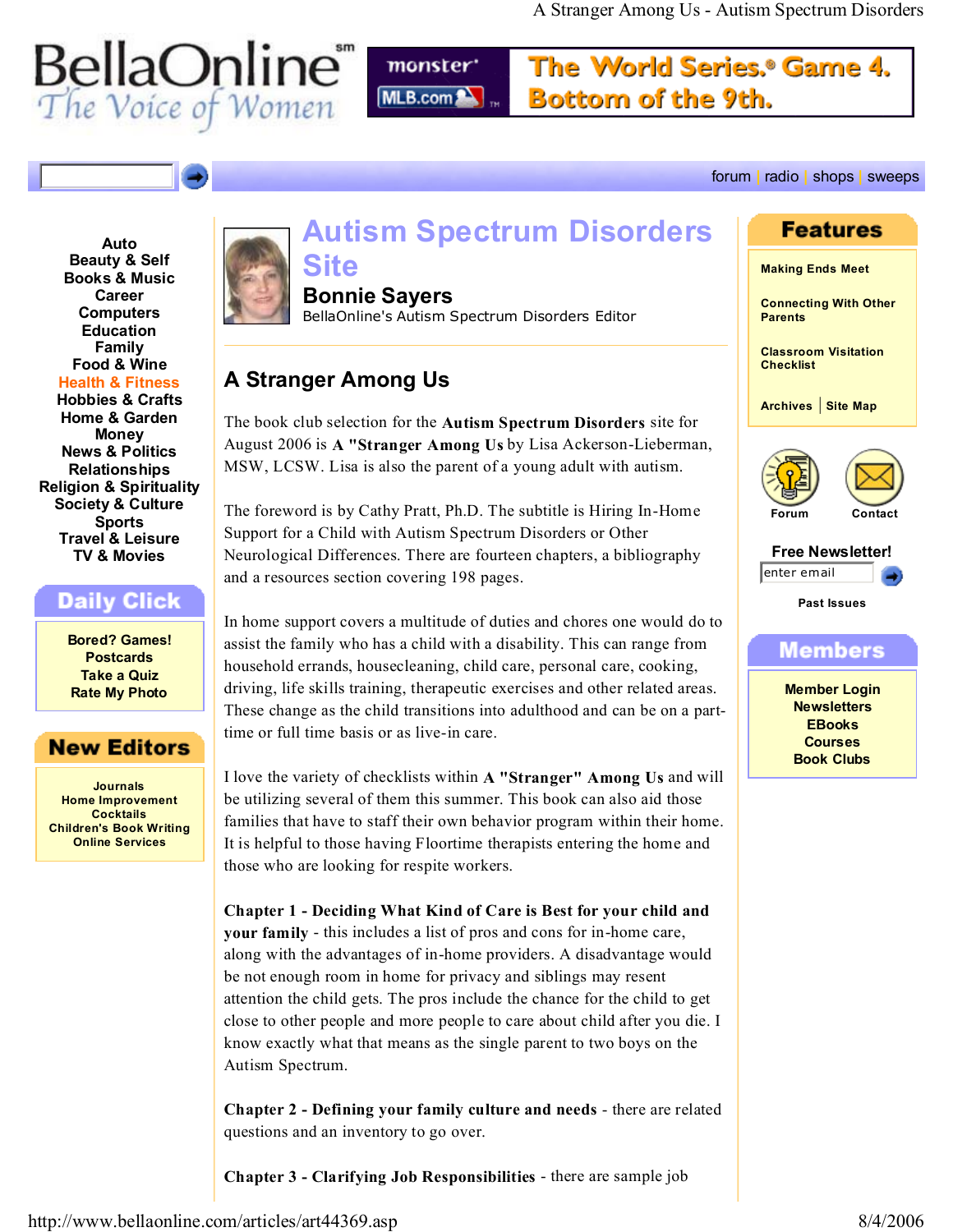#### 2 **A Stranger Among Us - Autism Spectrum Disorders**

descriptions for various age groups and questions to ponder in relation to the actual job description. Legal issues are also explored in this chapter.

**Chapter 4 - Finding Quality Candidates** - this includes sample flyers, advertisements, online job boards and how to do your own hiring. There are sample questions to ask an agency.

**Chapter 5 - Determining Who to Interview** - includes checklist for screening applicants. Suggestions include describing a typical day in your child's life to the interviewee and obtain relevant documents at the interview, which would be copy of driver's license, criminal background check, resume, car insurance information and certificates for first aid, etc.

**Chapter 6 - Getting the most out of a face-to-face interview** - covers the planning for the interview, what to observe and note during interview and red flags to watch out for. Note how the person dresses, what time they arrive and if the child is home for the interview their interest in the child.

Years ago I worked as an office manager for an insurance agency and interviewed dozens of people for a receptionist job and ended up with a male that was promoted into another job in less than a year, which meant more applicants again. Many of the young girls arrived dressed for the prom instead of an interview.

Now I have issues with the therapists coming into my home wearing revealing clothing and using cell phones during our therapy time. These are important issues to cover prior to hiring anyone. The impression worksheet in this chapter lists whether the applicant asked pertinent questions, demonstrated attentive listening and personal hygiene/neatness.

### Chat

All times in EST

I am making copies of these checklists and forms within **A "Stranger" Among Us"**.

**Chapter 7 - Including Your Child in the hiring process** - this covers promoting self-determination and acknowledge the child's feelings.

**Chapter 8 - Choosing Your Final Candidate(s)** - how to obtain work and personal references and worksheets to document these. This also discusses criminal background checks.

**Chapter 9 - Making the Offer** - this covers compensation, benefits, observation period and a written agreeement, along with samples and a list of reasons for dismissal.

**Chapter 10 - Communication Tools that keep everyone informed** there are sample daily checklists for age groups and a sample agenda for house staff meetings along with a sample of a performance review chart.

**Chapter 11 - Training: Get Off on the right foot and keep going** -



**Illegal Immigrants ...** 

**Current Poll** 

'OPAMAX

**Click Here to See Important Safety Information** 

**When your** 

ends…

Do you start worrying about the next one?

praine

 $\odot$  Send them home **Prosecute them D** Ignore them  $\odot$  Make them legal

Vote!